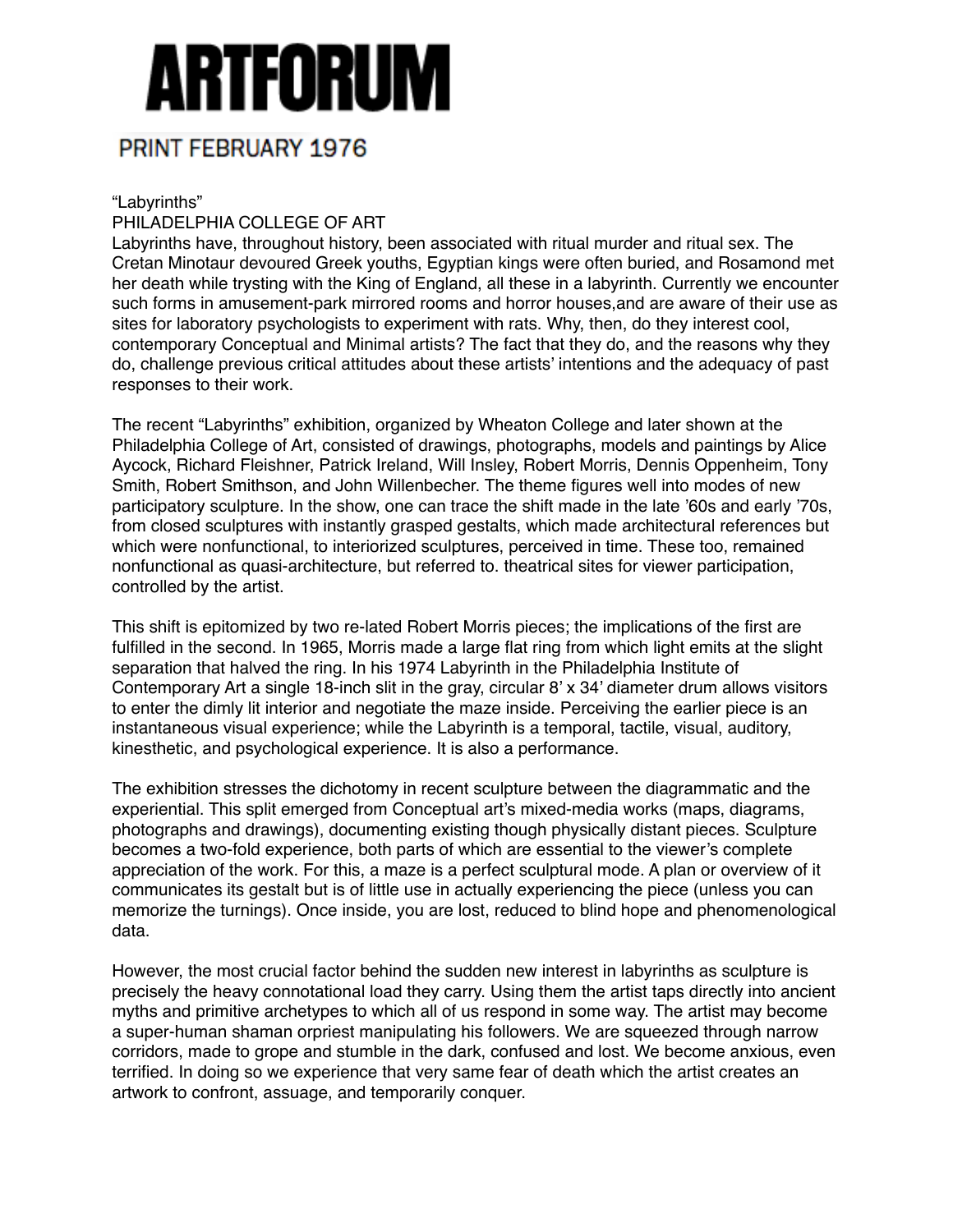Ernest Becker and other younger psychiatrists who have moved away from libido and oedipal concepts as the central psychological mechanisms have substituted the fear of death as the main controlling factor in human behavior. Becker defines heroism as flying in the face of death in order to separate oneself from the common herd, and says that "the work of art is the artist's attempt to justify his heroism objectively, in the concrete creation. It is the testimonial to his absolute uniqueness and heroic transcendence." But, no matter how well realized the work, the artist remains unsatisfied, perhaps in the knowledge that death hasn't been postponed or real immortality granted. The anxiety every artist knows in creating the work of art, the fear of failure, his groping uncertainty as to the outcome, are shared with the viewer when the artwork symbolizes these fears. This happens to a high degree in labyrinths and other death-associated works of art.

The maze, as conceived and designed by most of the artists in the PCA exhibition, appears cool, dehumanized, detached. It is a perfect thing, "a product of the Gods," through which we mortals are meant to grope and stumble. To have completed the labyrinthian course, with its waylays, is to have experienced a metaphor of life's jeopardies. Further, it is possible to see the whole process as cathartic, directly for the visitor, and indirectly for the artist.

If there is one theme uniting all of Robert Morris's diverse endeavors, it is his apparent obsession with death. From the inert mastaba-shaped boxes of his early "primary structure" days to the tomb furniture for giants that could burn or electrically shock the viewer in his 1973 Castelli show, death has been an important part of his content which we have been appreciating subliminally. All those gray, impassive objects made of cement, steel, felt, granite and lead chilled the viewers while, paradoxically, forcing them into active engagement. In the '60s, we wove our measured way slowly and silently around them, avoiding their threats and imagining their use in some ritual ceremony. Now that his pieces have talked to us (or, rather, droned, lectured, and litanized) and now that he's letting us inside them, we are able to feel their full numbing effect. But this isn't enough for Morris.

His labyrinth corridors were only 18 inches wide—a space through which one could only squeeze. Morris once made a statement that seems to ring true for his own work as well as for others in the PCA exhibition. He wrote that "the intention is that art itself is an activity of change, of disorientation, and shift, of violent discontinuity and mutability, of the willingness for confusion in the service of discovering new perceptual modes." If cruelty was also intended, Morris affirmed it openly at least once by picturing himself as a helmeted,greased, chain-wielding S-M type.

Alice Aycock, one of the six artists in the show who has actually constructed a labyrinth, is highly conscious of the associations with sex and the fear of death. She says, "I became interested in bizarre spatial experiences, those that would have a psychological edge. And a maze, of course, especially if it were elaborate, could generate real panic." She also points out that teenagers used the wooden multi-cursal maze she built in a field in Pennsylvania "to engage in their 'ritualized' social activities which can parallel the snake cult rituals that may have taken place in the labyrinth at Epidaurus." She has another perfectly horrendous idea for a three-dimensional maze, inside the unwindowed walls of a four-story concrete building in a cruciform shape. One would enter (though I must say I wouldn't consider doing so) through a hole in the roof, climb down and maneuver a narrow crawlspace to search for an entrance to the